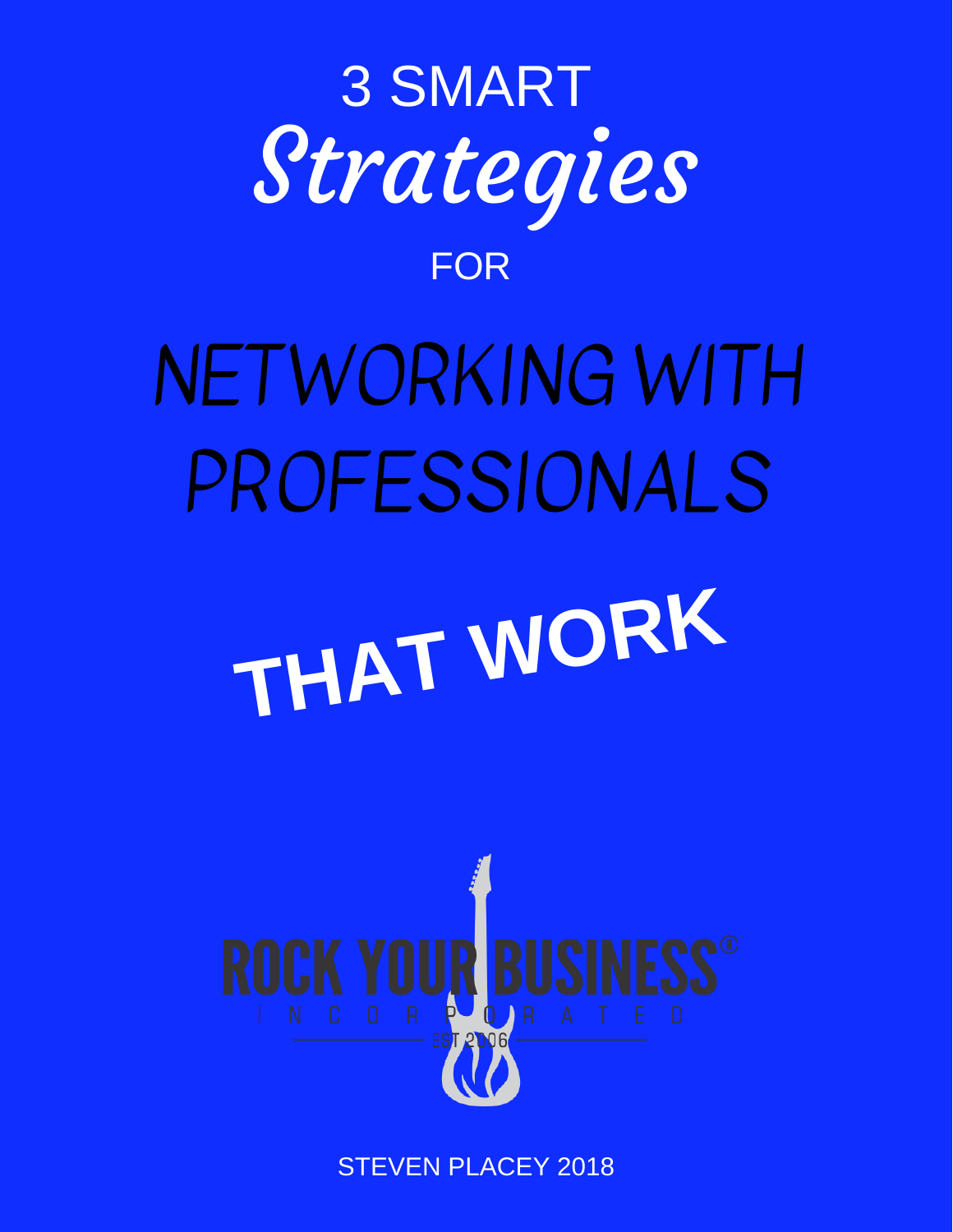Shaking hands and kissing babies at networking events is a marketing staple of small and large businesses. Networking at association events, expos and mixers can be a huge source of new customers and higher sales. But why isn't your sales Team flooded with new quality prospects? Why isn't every event a home run? Here's a snippet from our Networking Ninja Online Course on the top 3 Tips to Crush Networking Events

## **SEE** *PEOPLE* **NOT TARGETS AND PROSPECTS**

Everyone at the event large or small has a life. They have children, pets, families and loved ones. They also are dealing with issues – whether it's about their job, business, family, animals, politics – whatever it is they have a million things going on in their personal lives. They also have emotions – and **most people BUY from people that they like REGARDLESS of price.**

Many sales "pros" attend events and see the room as targets, prospects or numbers. They try to be slick and it comes across salesy and slimy – turning people off immediately. Some just hand out cards like they are passing out candy at Halloween. Trust me 99% of those cards go right in the trash.

When you **stop seeing numbers and see people**, you start building relationships, trust and opportunity. When people see you actually care about what THEY say, their feelings and what's happening in their lives – they are much more open to your help.

## **DON'T TRY TO SELL AT THE EVENT**

Raise your hand if the reason you go to networking events is that you have something to SELL. Keep your hand up if you go to networking events to BUY something.



2018 STEVEN PLACEY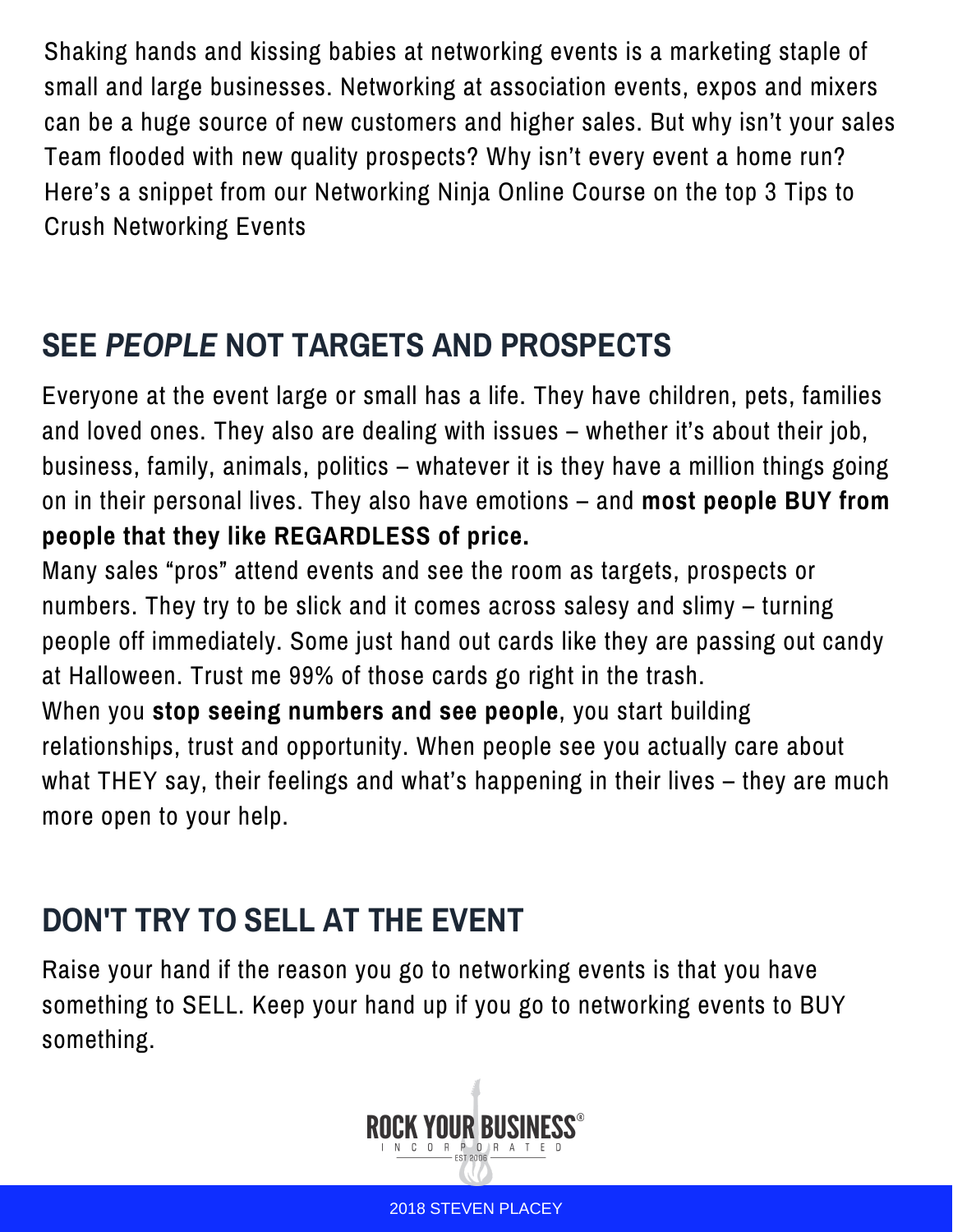99% of hands went down. Virtually no one goes to networking events to BUY stuff. So why is your sales team trying to sell there? Stop selling and start asking questions to build RELATIONSHIPS. As mentioned in #1 – these are people – and If you show interest in who they are and what they do, they will tell you what they NEED. **Ask questions**, find connectors that you can talk to people about. Hear an accent? Ask them where they are from? Do they have dogs, cats, children? What type of business do they have? Who are the customers they want – that you may have in your database? **Make it all about them** – and they will be more open to hearing more about YOU – and what you do – and what you sell.

One last tip under here: Don't hand people large fliers or catalogs at events and expos – 95% of those end up in the trash. I joke about loving that they give me a bag at trade shows – I can take out the good free stuff and throw everything else away all at once.

## **FOLLOW UP FOLLOW UP FOLLOW UP….**

I see so many desks and drawers with stacks and stacks of business cards – I've even seen a 5 gallon bucket full of cards that had been collected – and then forgotten. I've seen companies pull fish bowls full of cards out of containers housing their trade show display they used at LAST year's show. Why waste hours of your life or thousands of dollars on displays if you never follow up with anyone. 95% of people Don't Follow up.. so don't feel bad – let's fix it.

FOLLOW UP IS THE GENESIS OF [OPPORTUNITY.](http://www.rockyourbusinessnow.com/)